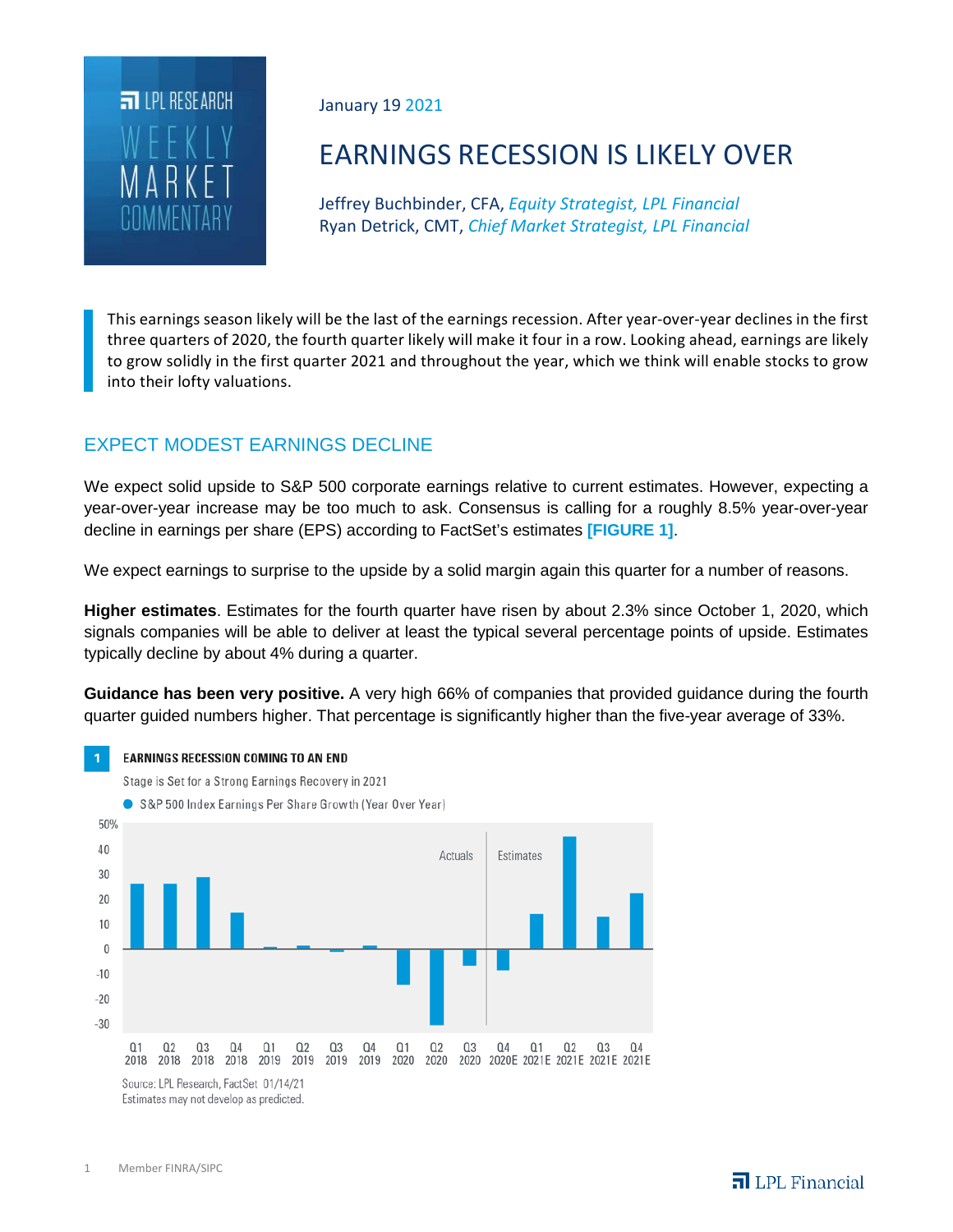**Manufacturing is booming.** The Institute for Supply Management (ISM) manufacturing index reached its second highest level in 15 years in December (60.7). Historically, the ISM index has been a leading indicator of upside earnings surprises and correlated well with corporate profit growth.

**Solid economic growth.** Even though some economic data—particularly the jobs report and retail sales for December—has suggested that a pause in the economic recovery occurred in late 2020, the US economy likely grew in the quarter. Bloomberg's consensus gross domestic product (GDP) growth for the fourth quarter is 4.2% annualized. Even though economic surprise indexes (measures of how frequently economic data exceeds expectations) weakened some during the quarter, they remained in positive territory.

So how good could numbers be relative to expectations? The US economy's soft patch that developed late last year amid the latest wave of COVID-19 may limit upside. Also consider that the bar has been raised substantially over the past two quarters, making it tougher to clear. That probably takes positive earnings growth off the table, but a low-to-mid-single-digit decline in earnings would be a positive outcome, especially if forward estimates hold up as fresh guidance is provided. Further, just getting last year's results fully behind us and turning investors' focus more to 2021 should help buoy investor sentiment.

## FOUR KEY EARNINGS QUESTIONS

We'd like to get answers to four key questions this earnings season:

- **1) What will the impact of COVID-19 be in the first quarter of 2021?** The increase in analysts' earnings estimates—as we saw last quarter—reflects increased confidence in the profit outlook despite the ongoing pandemic. However, new restrictions imposed late in the quarter that remain in place today may temper enthusiasm for the earnings recovery in early 2021.
- **2) Will results support continuation of the cyclical value trade?** Cyclical value sectors such as energy, financials, and industrials have seen very strong performance of late. These sectors were top performers during the fourth quarter, have continued that momentum, and are each outperforming so far in 2021. Given that the latest wave of COVID-19 and resulting restrictions have caused an economic soft patch over the past couple of months, we think it's fair to say there is some risk that results and guidance across these sectors may not be good enough to please the market.
- **3) Can the winners keep carrying us?** The Russell 1000 Growth Index is expected to grow earnings 6% year over year in the fourth quarter, compared to the 12% decline expected for the Russell 1000 Value Index. If earnings growth is to resume broadly, we need stronger earnings growth from growthstyle stocks—many of which are so-called "stay-at-home" stocks in the technology and internet areas—and some help from the economically sensitive value-style stocks that have struggled during the pandemic.
- **4) Will cost pressures show up in profit margins?** It may be too soon to worry about this, but the latest rise in interest rates and commodity prices may influence the profit margin assumptions management teams make when sharing their earnings outlooks. Operating margins have come down a couple of percentage points during the pandemic, and companies may struggle to push them higher in the first quarter as the pandemic lingers.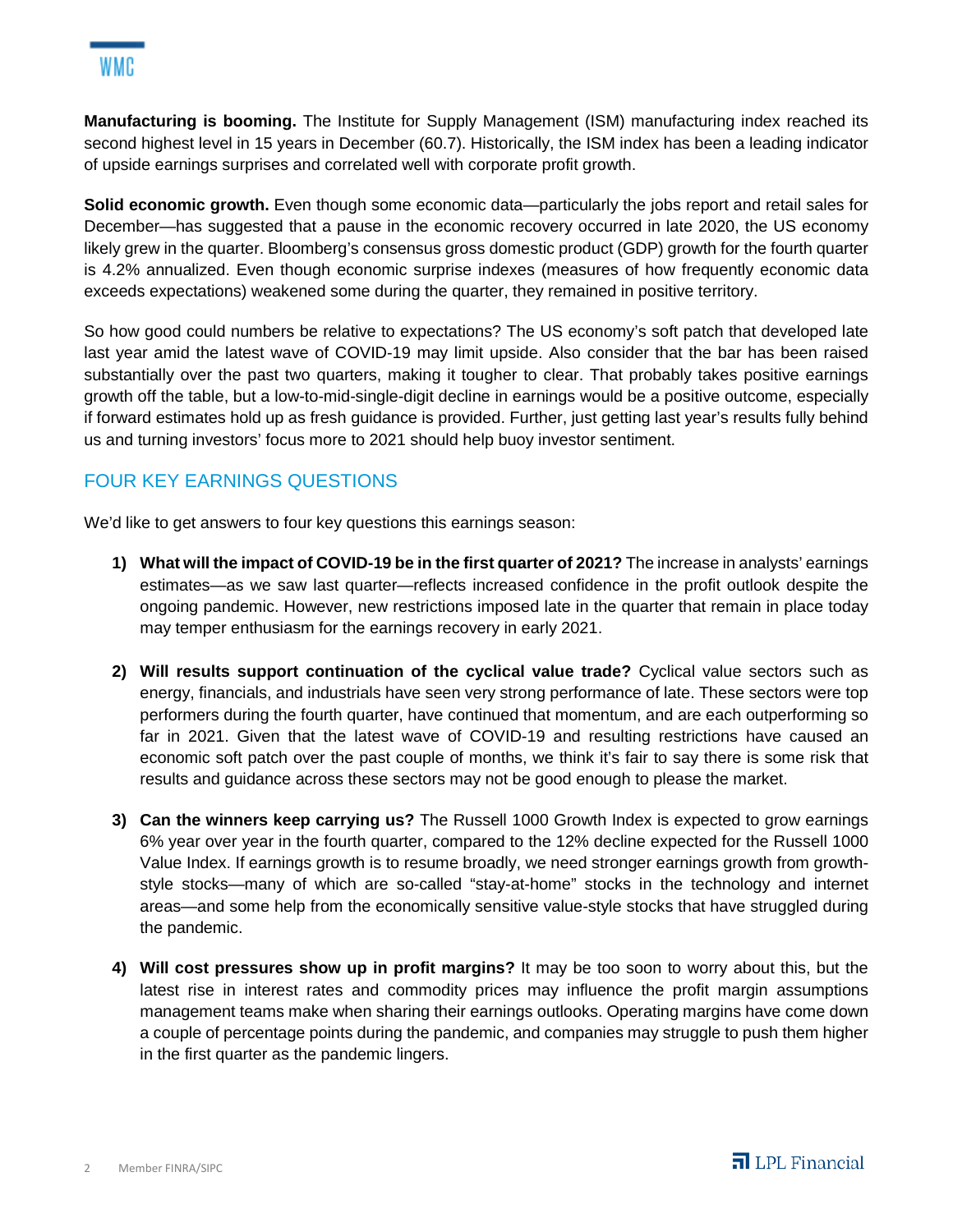#### STRONG EARNINGS RAMP AHEAD

Perhaps the most important element of this earnings season is whether company management teams can instill confidence in the strong earnings rebound baked into analysts' forecasts. This becomes particularly important for a stock market that is trading at elevated valuations and keying on profits in 2022 and beyond during this challenging and unprecedented economic environment.

Despite lingering effects of COVID-19, in 2021 we expect the economic recovery—in the United States and internationally—to drive a big rebound in corporate profits. Boosted by cost efficiencies achieved during the pandemic we potentially could see S&P 500 earnings growth of 25% in 2021. Our forecast for S&P 500 EPS in 2021 is \$165, slightly above 2019 pre-pandemic levels.

As the threat of COVID-19 diminishes and the economy moves toward fully reopening, we anticipate corporate America will begin to showcase its much-improved earnings potential. Up to \$190 per share in S&P 500 earnings could be possible in 2022, a 15% increase from our 2021 estimate. A potential increase in the corporate tax rate in 2022 under a Democratic-controlled Congress introduces risk to this estimate.

### REITERATING LPL RESEARCH'S POSITIVE STOCK MARKET OUTLOOK

We see an S&P 500 Index fair value target range of 3,850–3,900 at year-end 2021, with potential for upside if there's better-than-expected progress on vaccine distribution and additional stimulus. A strong earnings rebound may enable stocks to grow into somewhat elevated valuations. Meanwhile, the ongoing pandemic presents lingering risk in the near term. Our S&P 500 target is based on a price-to-earnings (PE) multiple slightly above 20 and our preliminary 2022 earnings forecast of \$190.